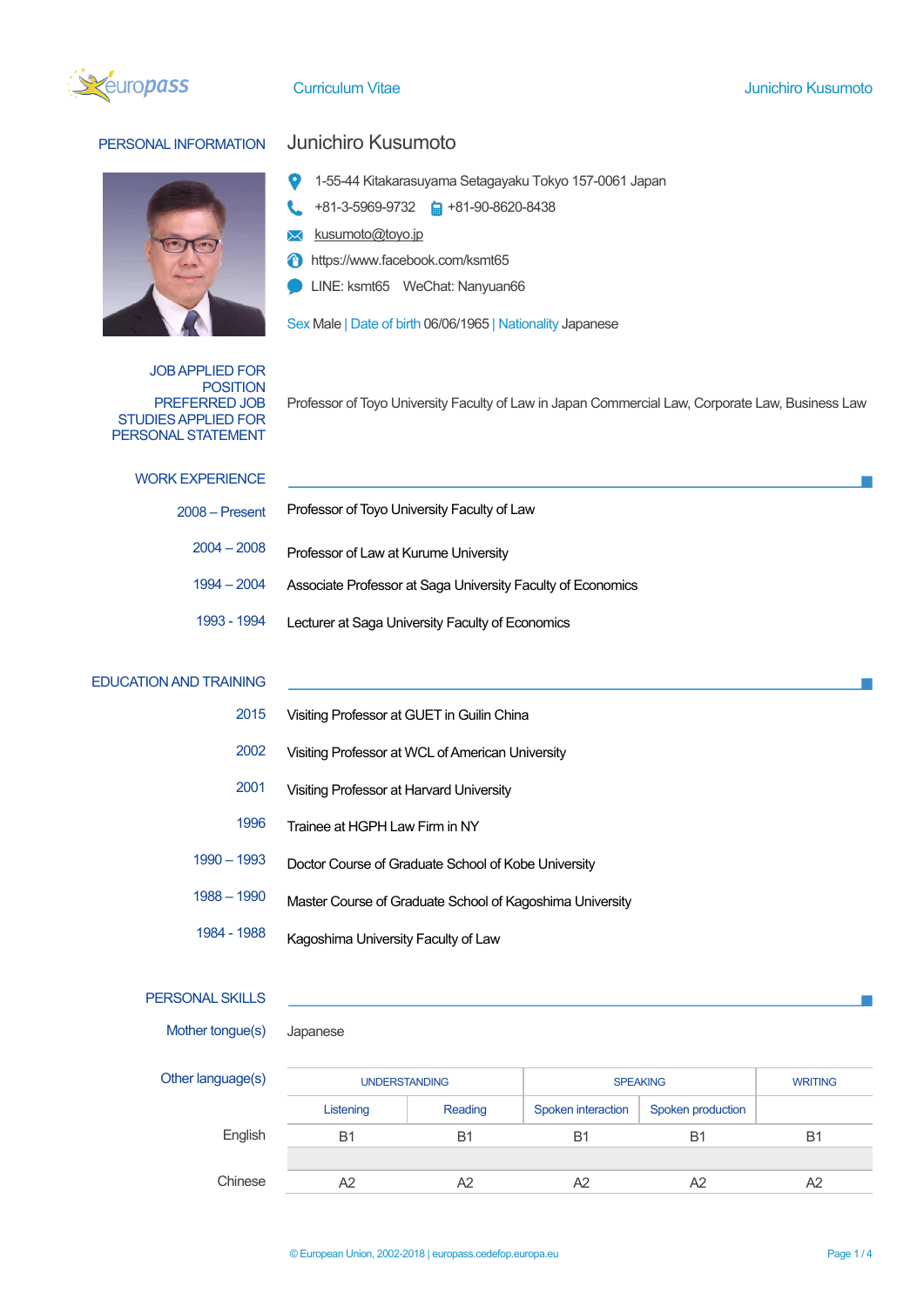

| <b>Digital skills</b>         | SELF-ASSESSMENT                                                                                                                                                                                                                                                                                                                                                                                                                                                                                                                                                                                                                                                                                                                                                                                                                                                                                                                                                                                                                                                                                                                                                                                                                                                                                                                                                                                                                                                                                                                                                                                                                                                                                                                               |               |                                       |               |                    |  |  |
|-------------------------------|-----------------------------------------------------------------------------------------------------------------------------------------------------------------------------------------------------------------------------------------------------------------------------------------------------------------------------------------------------------------------------------------------------------------------------------------------------------------------------------------------------------------------------------------------------------------------------------------------------------------------------------------------------------------------------------------------------------------------------------------------------------------------------------------------------------------------------------------------------------------------------------------------------------------------------------------------------------------------------------------------------------------------------------------------------------------------------------------------------------------------------------------------------------------------------------------------------------------------------------------------------------------------------------------------------------------------------------------------------------------------------------------------------------------------------------------------------------------------------------------------------------------------------------------------------------------------------------------------------------------------------------------------------------------------------------------------------------------------------------------------|---------------|---------------------------------------|---------------|--------------------|--|--|
|                               | <b>Information</b><br>processing                                                                                                                                                                                                                                                                                                                                                                                                                                                                                                                                                                                                                                                                                                                                                                                                                                                                                                                                                                                                                                                                                                                                                                                                                                                                                                                                                                                                                                                                                                                                                                                                                                                                                                              | Communication | Content<br>creation                   | <b>Safety</b> | Problem<br>solving |  |  |
|                               | <b>Basic</b>                                                                                                                                                                                                                                                                                                                                                                                                                                                                                                                                                                                                                                                                                                                                                                                                                                                                                                                                                                                                                                                                                                                                                                                                                                                                                                                                                                                                                                                                                                                                                                                                                                                                                                                                  | Basic         | <b>Basic</b>                          | Basic         | <b>Basic</b>       |  |  |
|                               |                                                                                                                                                                                                                                                                                                                                                                                                                                                                                                                                                                                                                                                                                                                                                                                                                                                                                                                                                                                                                                                                                                                                                                                                                                                                                                                                                                                                                                                                                                                                                                                                                                                                                                                                               |               |                                       |               |                    |  |  |
|                               |                                                                                                                                                                                                                                                                                                                                                                                                                                                                                                                                                                                                                                                                                                                                                                                                                                                                                                                                                                                                                                                                                                                                                                                                                                                                                                                                                                                                                                                                                                                                                                                                                                                                                                                                               |               | Replace with name of ICT-certificates |               |                    |  |  |
|                               | Word, PPT                                                                                                                                                                                                                                                                                                                                                                                                                                                                                                                                                                                                                                                                                                                                                                                                                                                                                                                                                                                                                                                                                                                                                                                                                                                                                                                                                                                                                                                                                                                                                                                                                                                                                                                                     |               |                                       |               |                    |  |  |
| <b>Other skills</b>           | Song writing                                                                                                                                                                                                                                                                                                                                                                                                                                                                                                                                                                                                                                                                                                                                                                                                                                                                                                                                                                                                                                                                                                                                                                                                                                                                                                                                                                                                                                                                                                                                                                                                                                                                                                                                  |               |                                       |               |                    |  |  |
| <b>Driving licence</b>        | B                                                                                                                                                                                                                                                                                                                                                                                                                                                                                                                                                                                                                                                                                                                                                                                                                                                                                                                                                                                                                                                                                                                                                                                                                                                                                                                                                                                                                                                                                                                                                                                                                                                                                                                                             |               |                                       |               |                    |  |  |
| <b>ADDITIONAL INFORMATION</b> |                                                                                                                                                                                                                                                                                                                                                                                                                                                                                                                                                                                                                                                                                                                                                                                                                                                                                                                                                                                                                                                                                                                                                                                                                                                                                                                                                                                                                                                                                                                                                                                                                                                                                                                                               |               |                                       |               |                    |  |  |
| <b>Published Papers</b>       | Continuation of part of the mark of the business transfer company and applicability of<br>analogical application of Companies Act § 20, KUSUMOTO, Junichiro, The financial and<br>business law precedents (1592) 2 - 8 6 1, 2020<br>Laws and Issues of the Solar Business in Japan-Referring to the successful case of my<br>seminar graduate student-", Junichiro Kusumoto, TOYOHOGAKU, TOYOHOGAKU, 63, (2)<br>253 - 261, 01, Refereed<br>Merger consideration and fair value of stock, Junichiro Kusumoto, Commercial Law Review,<br>Commercial Law Review, (2212) 43 - 47, 10, Refereed<br>Share Consideration Type Merger and Business Judgement Rule and Quasi-Appraisal,<br>Junichiro Kusumoto, Commercial Law Review, Commercial Law Review, (2173) 44 - 47, 07,<br>Refereed<br>Decision of Not Filing a Suit by Audit Committee and Utmost Interest of a Corporation,<br>Junichiro Kusumoto, TOYOHOGAKU (Toyo University), TOYOHOGAKU (Toyo University),<br>61, (3) 351 - 370, 03, Refereed<br>Significance of the Shipper's Notification Duty about Dangerous Goods, Junichiro Kusumoto,<br>TOYOHOGAKU (Toyo University), TOYOHOGAKU (Toyo University), 61, (3) 31 - 48, 03,<br>Invited<br>Abuse of Power of Representative Director, Junichiro Kusumoto, Kyushu International<br>University Law Journal, Kyushu International University Law Journal, 23, $(1 \cdot 2 \cdot 3)$ 147 -<br>179, 03, Refereed, Invited<br>Current Issue of Finance Lease in China- From the Interview with Lawyer Chen Bin-,<br>Junichiro Kusumoto, TOYOHOGAKU, TOYOHOGAKU, 60, (1) 173 - 180, 07<br>The Theoretical Grounds and Reasons of Being of Revlon Standard, Junichiro Kusumoto,<br>Hogaku Shimpo, Hogaku Shimpo, 122, (9 · 10) 137 - 163, 03 |               |                                       |               |                    |  |  |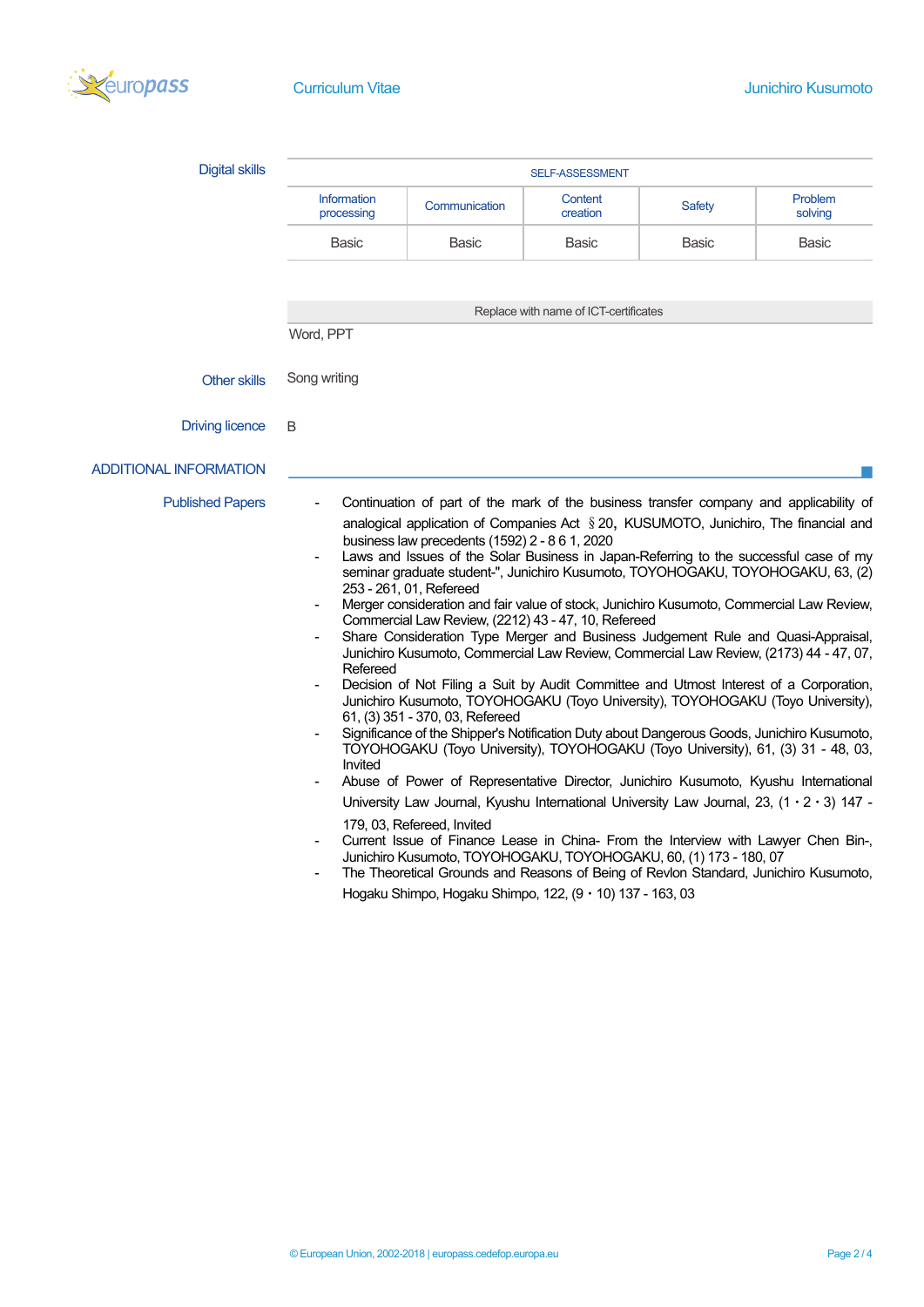

- Legitimate Purpose and Abuse of Standstill Agreement on M&A, Junichiro Kusumoto, Commercial Law Review, Commercial Law Review, (2084) 48 - 51, 11, Refereed
- Bank loan without resolution of board and negligence of third party, Junichiro Kusumoto, Too Law Review, Too Law Review, 58, (3) 167 - 180, 03, Refereed, Invited
- Refusal of All Cashout Merger and Equal Treatment of Shareholders, Junichiro Kusumoto, Commercial Law Review, Commercial Law Review, (2046) 70 - 73, 10, Refereed
- Share Exchange and Double Derivative Suit, Junichiro Kusumoto, Commercial Law Review, Commercial Law Review, (2022) 45 - 47, 01, Refereed
- A Dialogue: Interface of Insurance Law and Civil Law, Junichiro Kusumoto, Ryukeihougaku, Ryukeihougaku, 13, (1) 175 - 201, 09, Refereed
- Lease Contract in China (Chinese & Japanese Version), Junichiro Kusumoto, Ryukeihogaku, Ryukeihogaku, 13, (1) 77 - 85, 09
- The Co-Owner of Shares, Kusumoto Junichiro, 34, (1) 79 89, 05 http://ci.nii.ac.jp/naid/110000451656<br>""Jasmine"" Case,Saiko-Sai, Kus
- Case,Saiko-Sai, Kusumoto Junichiro, 32, (5) 81 90, 01 http://ci.nii.ac.jp/naid/110000451613
- Aufloesung einerAktiengesellschaft und Erwerb ihres Vermoegens durch Herrschendenaktionaer, KASUMOTO Junichiro, Shiho : journal of private law, Shiho : journal of private law, 61, 275 - 280,338-337 http://ci.nii.ac.jp/naid/110000463071
- Director's Responsibility to the Third Party, Kusumoto Junichiro, 30, (3) 341 353, 09 http://ci.nii.ac.jp/naid/110000451546
- Auflosung einer Gesellschaft und Erwerb ihres Vermogens durch den Mehrheitsgesellschafter, Kusumoto Junichiro, 29, (5) 119 - 161, 12 http://ci.nii.ac.jp/naid/110000451507
- AktG §361 Abs.3,§262 Keine Anfechtbarkeit des Mehrheitsbeschlusses uber Auflosung einer AG und Vermogensubertragung auf eine Tochter-GmbH des Mehrheitsaktionars(""Moto Meter""), Kusumoto Junichiro, 29, (1) (25) - (37), 05 http://ci.nii.ac.jp/naid/110000451488
- An Analysis on the Coutract of Restrictions on the Transfer of Shares, Kusumoto Junichiro, 26, (6) 135 - 154, 03 http://ci.nii.ac.jp/naid/110000451433
- A Study on the Independent ""Shagai-Kansayaku"" : With special Reference to the Role of Instituional Investors and Corporate Governance, Kusumoto Junichiro, 26, (5) 1 - 23, 01 http://ci.nii.ac.jp/naid/110000451424

### **Books**

- La modernizacion del Derecho mercantile Joint author Modernization of Japanese Commercial Law and Civil Law Marcial Pons, Madrid Spain 2019 06 Estudios con ocasion del sesquicentenario del Codigo de comercil de la Republica de Chile (1865-2015)
- Legal Study Gendai Hogaku Nyumon Joint authorP1~P159Chuo Keizaisya 2018 06
- Summary in Commercial Law Sole authorP1~P159Chuo Keizaisya 2017 04
- "Analysis of the New Corporate Case Law" Joint authorNihon System Gijyutu Case, Quant Case, KaneboChuo Keizai 2017 01
- "The Chinese Law" Supervisor (editorial)All PagesChuo Keizai 2016 12
- Kigyouhougaku no Ronri to Taikei Joint authorRethink of Revon (2) Trigger Event of Revlon StandardChuo Keizaisha 2016 08
- Summary in Corporate Law Sole authorChuo Keizaisha 2016 03
- Kigyoho no Gendaiteki Kadai Joint authorEffectiveness of DADW standstill agreement without fiduciary out agreementSeibundo 2015 07
- Temporary law and legal system Joint authorvalidity of standstill agreement on the U.S. M&ASakai Shoten 2014 12
- Law Practice Guidebook for Chinese Company to Invest in Japan OtherforewordChina University of Political Science and Law Press 2014 08